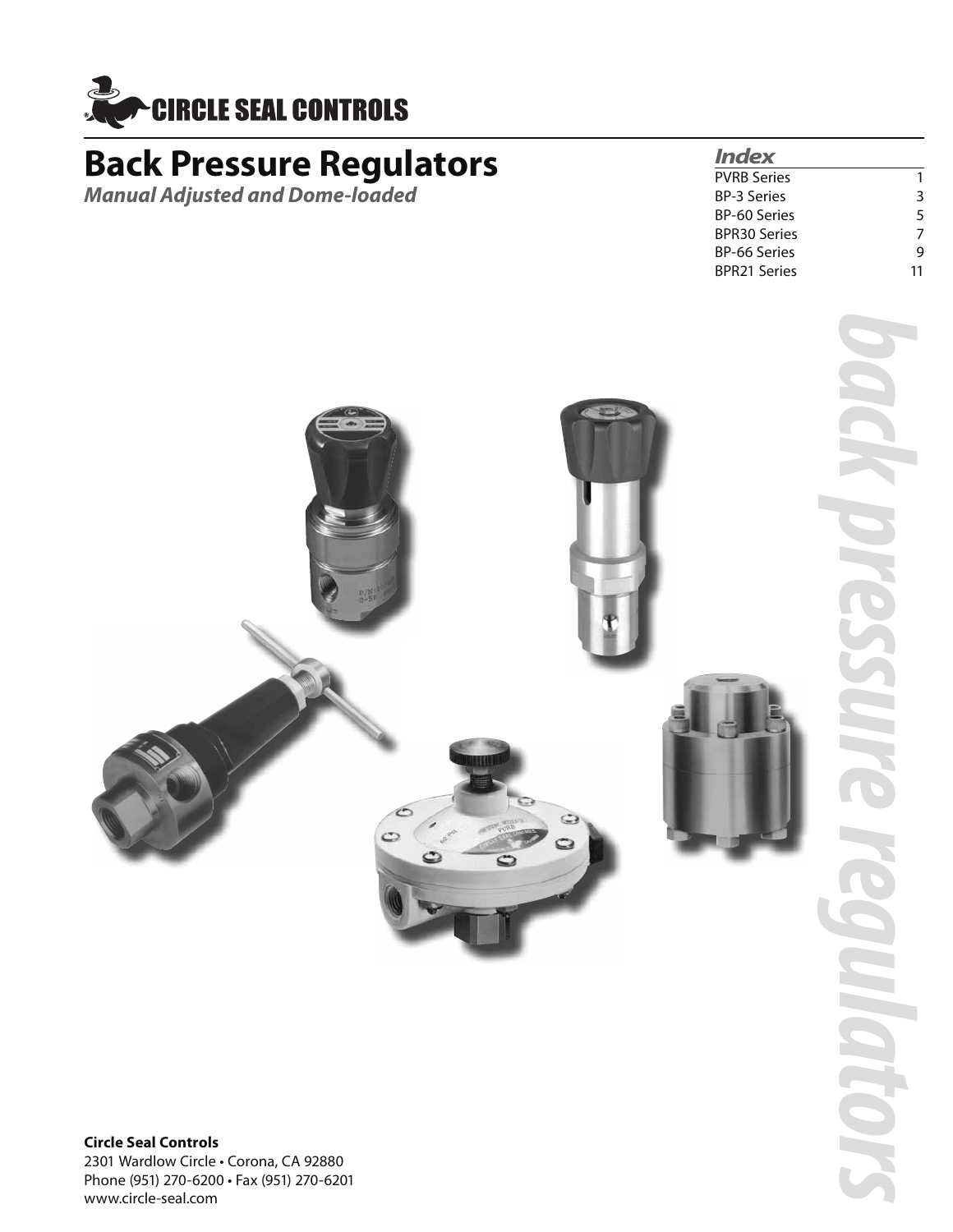

### **PVRB Series**

*Ultra-sensitive Back Pressure Regulator Inlet & Outlet to 60 psig*



### **Features**

- Low pressure control
- Full range capability
- Compatible with corrosive and non-corrosive gases & liquids
- Ultra-sensitive pressure regulator

### **Applications**

- Chromatography
- Process stream sampling
- Bubbling operations
- Medical instrumentation
- Research laboratories
- Instrument calibration

### **How it Works**



### **Closed**

With the unit spring load adjusted to the desired regulated "set" pressure, a deadtight seal is affected against the applied upstream pressure.

### **Technical Data**

| <b>Body Construction Material</b> | Polyvinyl chloride                        |  |
|-----------------------------------|-------------------------------------------|--|
| <b>Spring Housing Materials</b>   | · PVRB2 & PVRB3: Polyvinyl chloride       |  |
|                                   | • PVRB4 & PVRB5: Aluminum alloy           |  |
| <b>Seat Material</b>              | Kel-F®                                    |  |
| <b>Diaphragm Material</b>         | <b>PTFE</b>                               |  |
| <b>Adjustment Screw Material</b>  | Delrin <sup>®</sup>                       |  |
| <b>Port Sizes</b>                 | 1/4" NPT female                           |  |
| <b>Pressure Ratings</b>           | Maximum control pressure: 60 psig (4 BAR) |  |
| <b>Temperature Range</b>          | 0° F to +125° F (-18° C to +52° C)        |  |
| <b>Flow Capacity</b>              | $Cv = 0.011$ maximum                      |  |
|                                   | Orifice diameter = $0.025$ "              |  |
| Weight                            | PVRB2 & PVRB3: 14 oz                      |  |
|                                   | <b>PVRB4 &amp; PVRB5: 1.5 lbs</b>         |  |
| Leakage                           | Bubble-tight                              |  |
| <b>Sensitivity</b>                | Less than 1/2 psi                         |  |

Note: Proper filtration is recommended to prevent damage to sealing surfaces.



When the upstream process pressure (applied on the diaphragm) increases, an opposing force is generated which, through the diaphragm plate, acts against the "set" spring load.

As the increasing upstream pressure level reaches the "set" pressure, the poppet is gradually lifted off its seat. A consequent decrease in upstream pressure is experienced when the flowing fluid is relieved to the downstream side of the process at a faster rate than the upstream pressure can supply.

With decreasing upstream pressure, the spring force starts the poppet moving toward its closed position, thus maintaining the desired "set" pressure level within a narrow band.

*Index*

PVRB Series 1 BP-3 Series 3 BP-60 Series 5 BPR30 Series 7 BP-66 Series 9 BPR21 Series 11

When the upstream pressure has decreased to a level just below "crack", the adjusting spring load again creates a tight seal between the poppet and the sharp edge of the valve seat.

## *back pressure regulators*

### **Circle Seal Controls**

2301 Wardlow Circle • Corona, CA 92880 Phone (951) 270-6200 • Fax (951) 270-6201 www.circlesealcontrols.com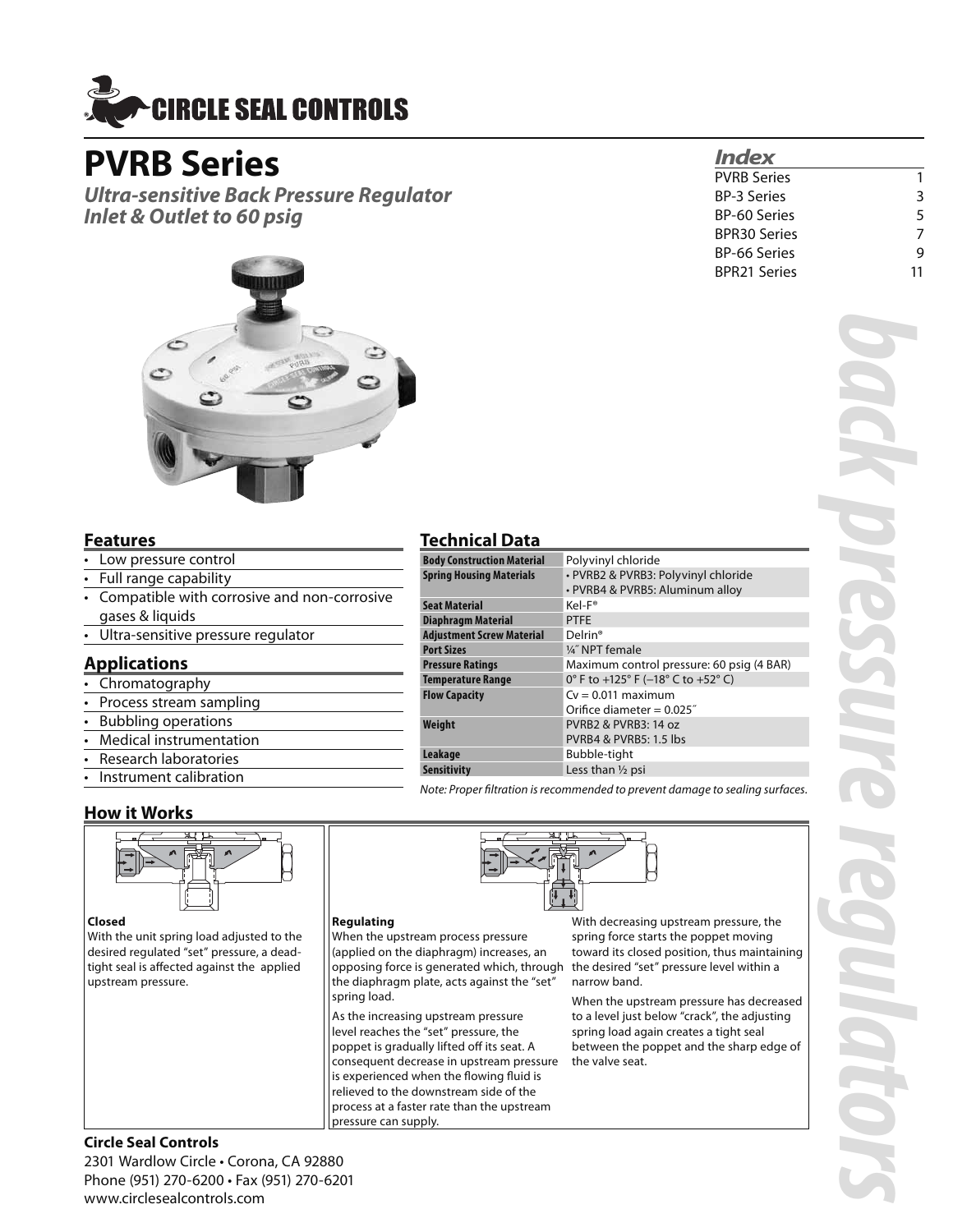### *Dimensions*



Note: if this regulator is to be used in oxygen service, specify "GENERAL OXYGEN SERVICE" when ordering or furnish the factory a copy of the special requirements.

Please consult your Circle Seal Controls distributor, representative, or the factory for information on special connections, operating pressures and temperature ranges.

### *For Your Safety*

It is solely the responsibility of the system designer and user to select products suitable for their specific application requirements and to ensure proper installation, operation, and maintenance of these products. Material compatibility, product ratings and application details should be considered in the selection. Improper selection or use of products described herein can cause personal injury or property damage.

Kel-F® is a registered trademark of 3M Company. Delrin® is a registered trademark of DuPont. Monel® is a registered trademark of Special Metals Corporation.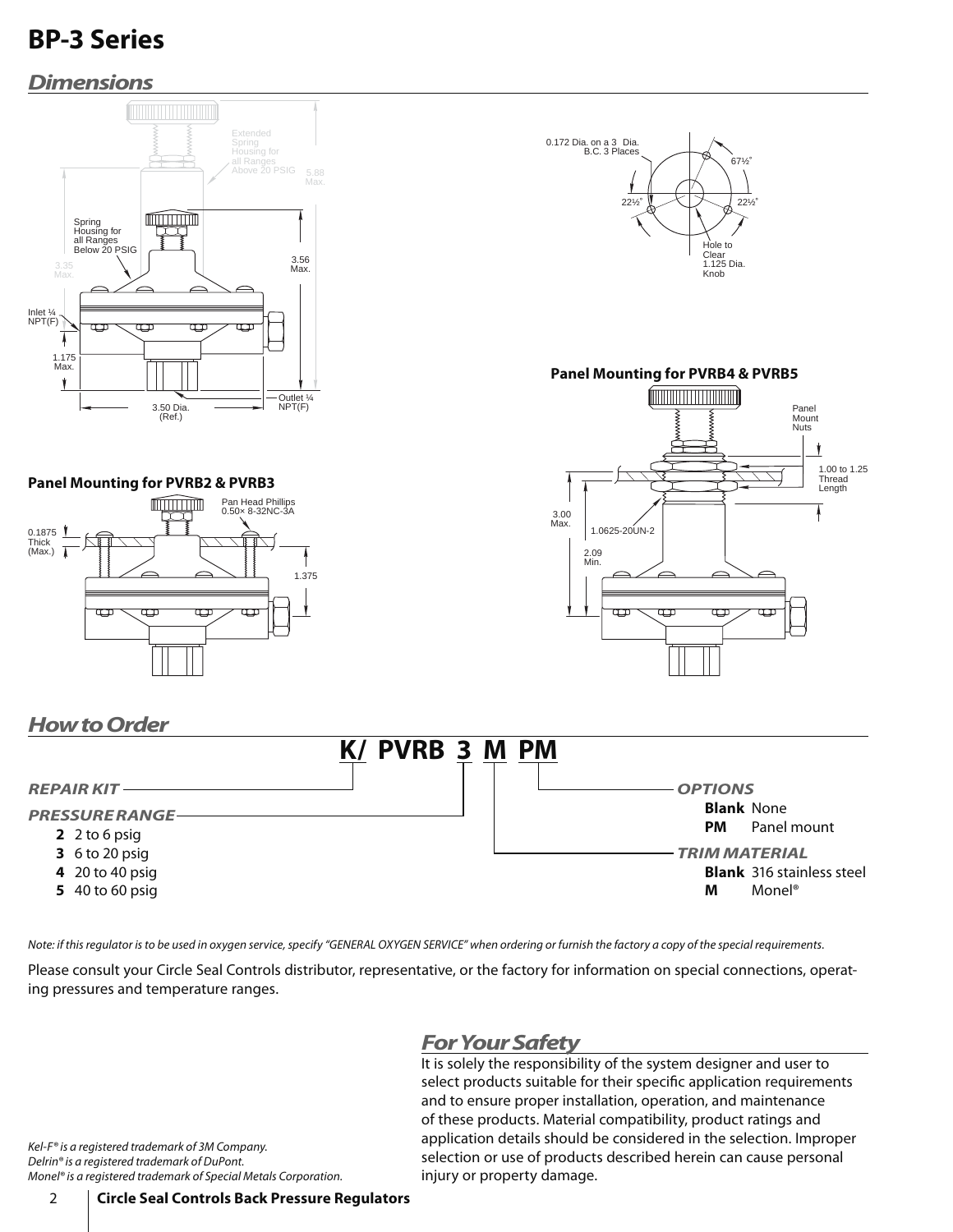

**BP-3 Series\*** *Adjustable Back Pressure Regulators*



The BP-3 Series is designed for either liquid or gas service in instrumentation systems. Similar in design to pressure reducing control regulators which regulate outlet pressures, back pressure regulators control the inlet pressure. The many features of this regulator, particularly its precise throttling action, make it ideal for this type of application. In low flow or closed systems, overpressures often are released by pressure relief valves. This type of relief is on-off with no throttling control. In contrast to relief valves, the back pressure control regulator with is throttling action substantially improves system pressure regulation.

\* Replaces the BPR7A and BPR8A Series.

### **Applications**

• Analytical instrumentation

- Pilot plants
- Specialty gas systems
- Compressors
- Pump bypass
- Process vessel protection

### **Circle Seal Controls**

2301 Wardlow Circle • Corona, CA 92880 Phone (951) 270-6200 • Fax (951) 270-6201 www.circlesealcontrols.com

### **Features & Specifications**<br>Conly 316L stainless steel and **E**

- Only 316L stainless steel and PTFE in flow stream
- 316L stainless steel construction
- Operating temperatures of −40° F to +500° F (−40° C to +260° C)
- Bubble-tight shutoff
- Gas or liquid service
- Adjustable pressure control ranges of 0–6 psig, 0–10 psig, 0–25 psig, 0–50 psig, 0–100 psig,
	- 0–250 psig, 0–500 psig, 0–750 psig, and 0–1,000 psig
- Cv flow coefficient is 0.2

### **Options**

- Wetted materials of construction: brass, Monel®, Hastelloy®, titanium
- Extra ports
- Panel mount (requires a 1<sup>36</sup>″ mounting hole)
- High purity connections (tube stubs, metal face seals, etc.)
- Pressure gauges
- Optional Cv's: 0.03, 0.05, 0.06, 0.12, 0.24, 0.3, 0.095, 0.025, 0.04, 0.005, and 0.01

### **Maximum Temperature & Control Pressures**

| <b>Seat Material</b> | <b>Maximum</b><br><b>Temperature</b> | $\omega$    | <b>Maximum Control Range</b> |
|----------------------|--------------------------------------|-------------|------------------------------|
| Viton <sup>®</sup>   | 250°F (121°C)                        | @           | 250 psig (1.72 MPa)          |
| Kalrez <sup>®</sup>  | 300°F (148°C)                        | $\omega$    | 250 psig (1.72 MPa)          |
| High-density PTFE    | 200° F (93° C)                       | $\circledR$ | 500 psig (3.44 MPa)          |
| Polyimide            | 500° F (260° C)                      | $\omega$    | 1,000 psig (6.89 MPa)        |
| PFFK™                | 500° F (260° C)                      | $\omega$    | 1,000 psig (6.89 MPa)        |
|                      |                                      |             |                              |

Note: Temperatures in excess of 175° F (80° C) require the use of a metal knob or the tamper-proof option.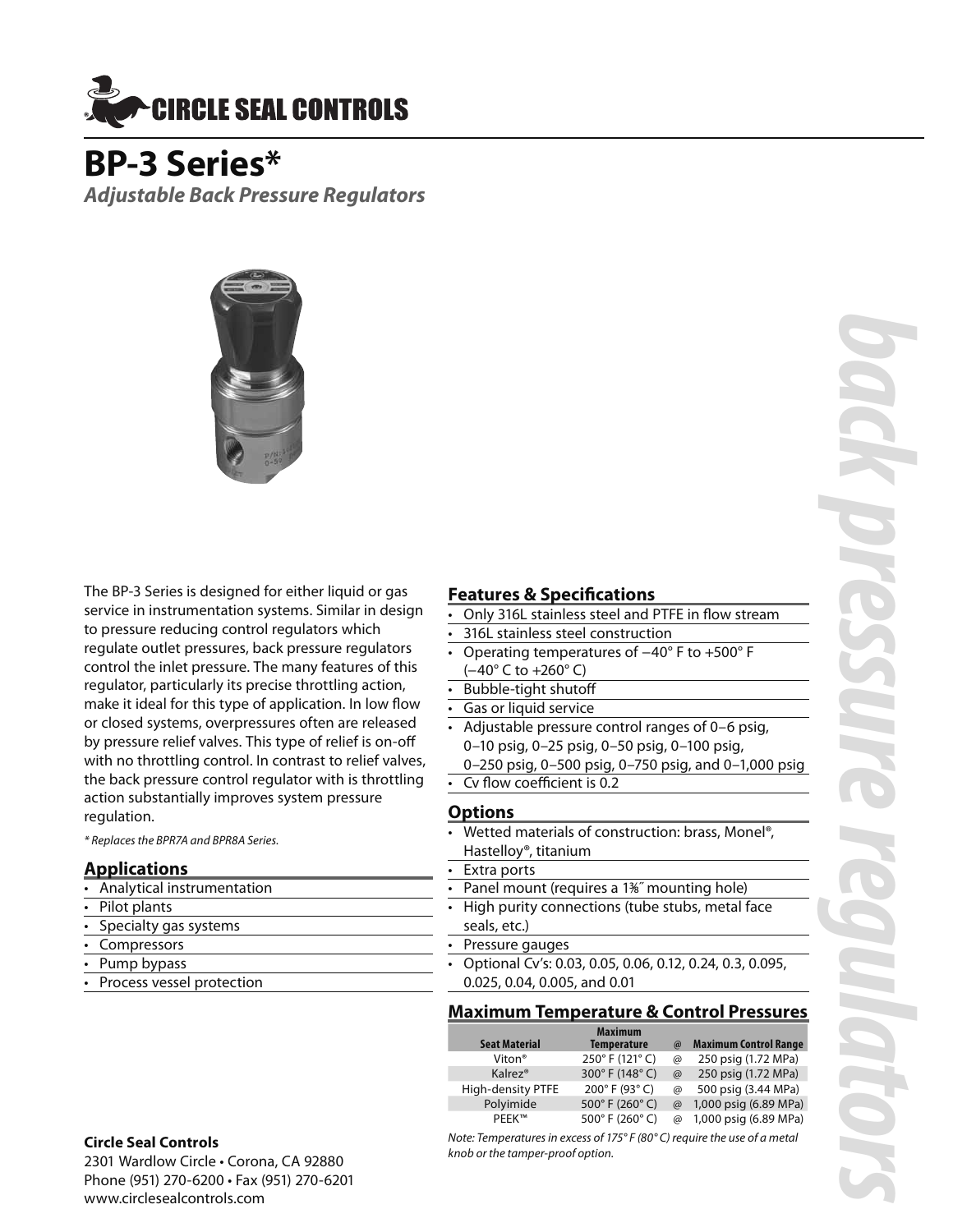### *How to Order*

| <b>BP3-1</b><br>A<br>5                                                                                                                                                                                                                                                                            | 1<br>G                                                                                                                                                                                                                                                                                                                                              |
|---------------------------------------------------------------------------------------------------------------------------------------------------------------------------------------------------------------------------------------------------------------------------------------------------|-----------------------------------------------------------------------------------------------------------------------------------------------------------------------------------------------------------------------------------------------------------------------------------------------------------------------------------------------------|
| <b>BODY MATERIALS</b><br>1 316L stainless steel<br>2 Brass<br>4 Monel <sup>®</sup><br>5 Hastelloy® B<br>6 Hastelloy® C<br>7 Titanium<br><b>PORT CONFIGURATION</b>                                                                                                                                 | CAP ASSEMBLY<br>1 Standard<br>4 Panel mount<br>8 Tamper-proof<br>F Tamper-proof, panel mount<br><b>G</b> Metal knob<br>H 1/4" FNPT dome-loaded<br>L BP-6 top works, stainless steel                                                                                                                                                                 |
| A Standard (one inlet & one outlet port)<br>For more port configurations, see page 13.<br><b>PROCESS PORT TYPES-</b><br>1 1/4" FNPT (1/4" FNPT gauge ports) (standard)                                                                                                                            | O BP-6 top works, panel mount, stainless steel<br><b>DIAPHRAGM FACING/BACKING MATERIAL</b><br>1 PTFE/stainless steel<br>6 Tefzel <sup>®</sup> ring/stainless steel                                                                                                                                                                                  |
| 2 $\frac{1}{4}$ tube ( $\frac{1}{4}$ tube gauge ports)<br>3 1/4" sch 80 pipe (1/4" FNPT gauge ports)<br>4 %" FNPT (1/4" FNPT gauge ports)<br>6 $\frac{1}{2}$ tube ( $\frac{1}{4}$ tube gauge ports)<br>0 %"FNPT (%"FNPT gauge ports)<br>A 1/4" ISO 7-Rc taper internal (1/4" FNPT gauge<br>ports) | 7 Viton <sup>®</sup> /stainless steel<br>8 PTFE/Inconel <sup>®</sup><br>9 PTFE/Hastelloy® B<br>0 PTFE/Hastelloy® C<br>A PTFE/tantalum<br><b>DIAPHRAGM TYPE</b><br>1 Standard diaphragm                                                                                                                                                              |
| <b>B</b> 1/4" internal VCR (1/4" tube gauge ports)<br>K $\frac{1}{4}$ sch 40 pipe ( $\frac{1}{4}$ FNPT gauge ports)<br><b>SURFACE FINISH/DIAPHRAGM CAVITY</b>                                                                                                                                     | 4 Vacuum assist spring, standard diaphragm<br><b>CONTROL RANGE</b><br>$B$ 0-6 psig                                                                                                                                                                                                                                                                  |
| $1 < 25$ Ra<br><b>ACTUATOR MATERIALS</b><br><b>B</b> CF PTFE<br>C Polyimide (metal knob is standard)<br>D Viton <sup>®</sup><br>High-density PTFE<br>K Kalrez <sup>®</sup><br>Q PEEK™                                                                                                             | $C$ 0-10 psig<br>$D$ 0-25 psig<br>$E$ 0-50 psig<br>$G$ 0-100 psig<br>0-250 psig<br>$J$ 0-500 psig*<br><b>W</b> 0-750 psig*<br>K $0-1,000$ psig <sup>*†</sup><br><b>FLOW COEFFICIENT (CV)</b>                                                                                                                                                        |
| <b>Outline &amp; Mounting Dimensions</b><br>Weight = $1.9$ lbs (0.86kg)<br>$\leftarrow$ 2.10 (53mm)<br>4.14 (105mm)                                                                                                                                                                               | 10.03<br>2 0.05<br>3 0.06<br>4 0.12<br>$5$ 0.2 (standard)<br>60.24<br>70.30<br>A 0.095<br>$C$ 0.025<br>0.04<br>E.<br>0.005                                                                                                                                                                                                                          |
| $-02.12(54mm)$<br>OUT<br>0.750<br>(19mm)                                                                                                                                                                                                                                                          | 0.01<br>Polyimide, PEEK™, or Kel-F® actuators are recommended for<br>these pressure ranges.<br>Must use BP-6 top works<br><b>For Your Safety</b>                                                                                                                                                                                                    |
| 0-32 UNF × 0.25 min.<br>$0.750(19mm)$ -<br>Full Threads (2x)<br>Tefzel® is a registered trademark of the DuPont Company.<br>Kalrez® and Viton® are registered trademarks of DuPont Dow Elastomers.<br>PEEK™ is a trademark of Victrex PLC.                                                        | It is solely the responsibility of the system designer and user to<br>select products suitable for their specific application requirements<br>and to ensure proper installation, operation, and maintenance<br>of these products. Material compatibility, product ratings and<br>annlication details should be sensidered in the selection Impreper |

application details should be considered in the selection. Improper selection or use of products described herein can cause personal

injury or property damage.

Inconel® and Monel® are registered trademarks of Special Metals Corporation. Hastelloy® is a registered trademark of Haynes International, Inc. Kel-F® is a registered trademark of 3M Company.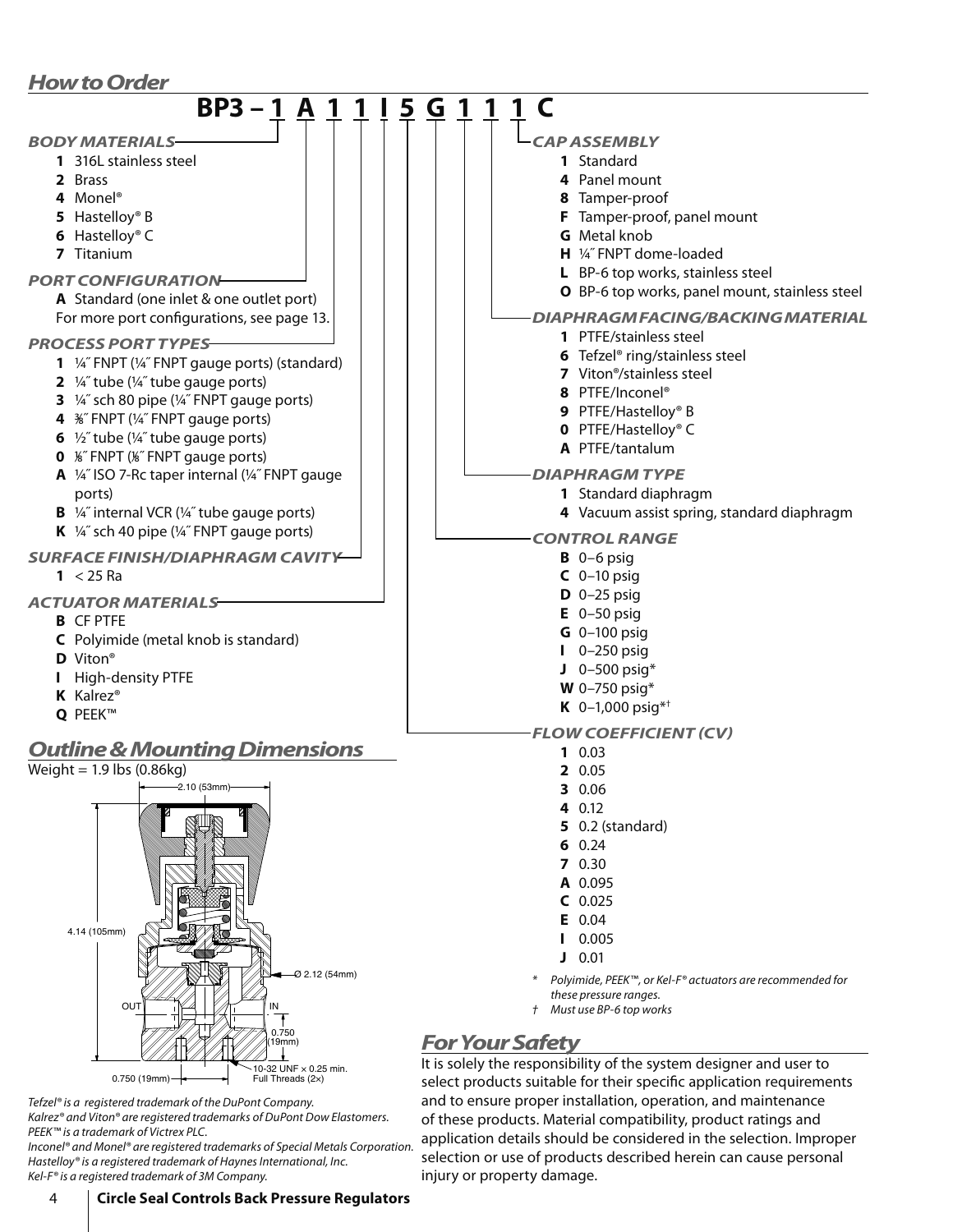

### **BP-60 Series\***

*High Pressure Back Pressure Regulator*



The BP-60 Series is the counterpart of the PR-50 pressure reducing series for systems that are higher in pressure and low to moderate flows. This regulator has a diaphragm for maximum sensitivity in providing  $\overline{\phantom{a}}$ relief at high pressures. The PTFE stainless seat assembly provides good shutoff in most applications. For economy purposes, the cap assembly and knob are of aluminum construction as in the PR-50 companion unit. Good sensitivity and a wide selection of control ranges make this regulator an excellent selection in many research and pilot plant facilities.

\* Replaces the BPR9A Series.

### **Applications**

- Pilot plants • Anayltical instrumentation **Compressors** Pump bypass Pressure vessel protection
- Hyrostatic testing

### **Features & Specifications**

- Adjustable pressure control ranges of 0–500 psig, 0–1,000 psig and 0–2,000 psig
- 316L stainless steel or brass (alloy 360) body construction
- Designed for moderate flow applications with standard Cv flow coefficient of 0.04
- Diaphragm sensing with nylon, PTFE, or stainless steel diaphragm
- Operating temperatures of −40° F to +350° F (−40° C to +176° C)
- Bubble-tight shutoff
- Inlet/outlet connections 1/4" FNPT

### **Options**

- Option Cv's available: 0.025, 0.005, 0.01
- Panel mounting

**PTFE Diaphragm Backing**

- 3⁄8˝ FNPT, AND10050–4, SAE J514 or MS33649 connections
- Monel® and Hastelloy® C body construction
- **Maximum Temperature & Control Pressures**

### **Nylon Diaphragm Backing**

| <b>Seat Material</b> | <b>Maximum</b><br><b>Temperature</b> | $\omega$ | <b>Maximum Control Range</b> | <b>Seat Material</b> | <b>Maximum</b><br><b>Temperature</b> | $\omega$ | <b>Maximum Control Range</b> |
|----------------------|--------------------------------------|----------|------------------------------|----------------------|--------------------------------------|----------|------------------------------|
| Tefzel®              | 175 $^{\circ}$ F (80 $^{\circ}$ C)   | $\omega$ | 1,000 psig (6.89 MPa)        | Tefzel®              | 175 $^{\circ}$ F (80 $^{\circ}$ C)   | $\varpi$ | 2,000 psig (13.79 MPa)       |
| <b>PTFE</b>          | $175^{\circ}$ F (80 $^{\circ}$ C)    | $\omega$ | 1,000 psig (6.89 MPa)        | <b>PTFE</b>          | 175 $^{\circ}$ F (93 $^{\circ}$ C)   | $\omega$ | 2,000 psig (13.79 MPa)       |
| Polvimide            | 175° F (80° C)                       |          | @ 2,000 psig (13.79 MPa)     | Polvimide            | 350° F (176° C)                      | $\omega$ | 2,000 psig (13.79 MPa)       |
| PEEK™                | 175 $^{\circ}$ F (80 $^{\circ}$ C)   |          | @ 2,000 psig (13.79 MPa)     | PEEK™                | 350° F (176° C)                      | $\omega$ | 2,000 psig (13.79 MPa)       |

### **Circle Seal Controls**

2301 Wardlow Circle • Corona, CA 92880 Phone (951) 270-6200 • Fax (951) 270-6201 www.circlesealcontrols.com

# *back pressure regulators*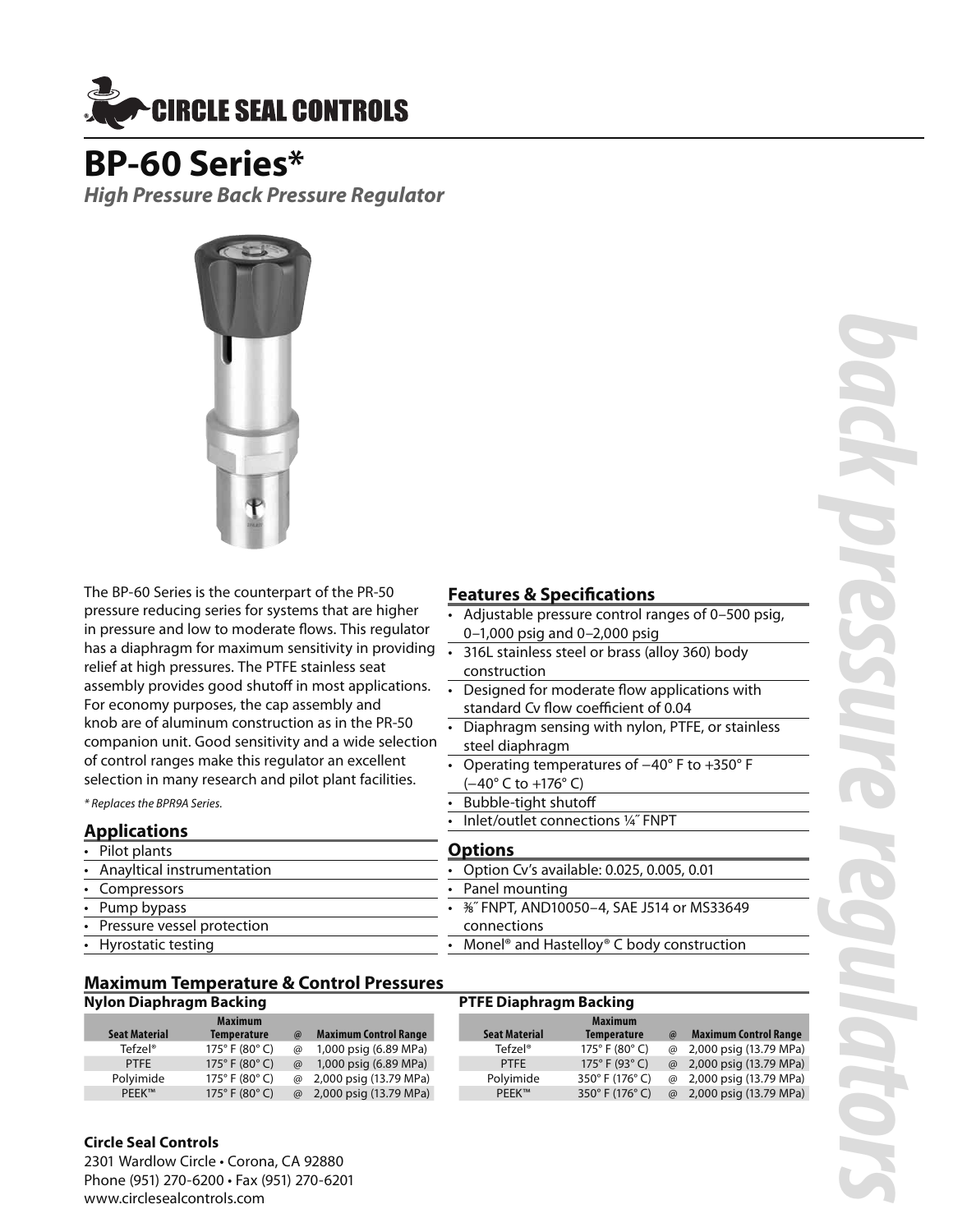



### *For Your Safety*

It is solely the responsibility of the system designer and user to select products suitable for their specific application requirements and to ensure proper installation, operation, and maintenance of these products. Material compatibility, product ratings and application details should be considered in the selection. Improper selection or use of products described herein can cause personal injury or property damage.

Tefzel® is a registered trademark of the DuPont Company. Kalrez® and Viton® are registered trademarks of DuPont Dow Elastomers.

PEEK™ is a trademark of Victrex PLC. Inconel® and Monel® are registered trademarks of Special Metals Corporation. Hastelloy® is a registered trademark of Haynes International, Inc.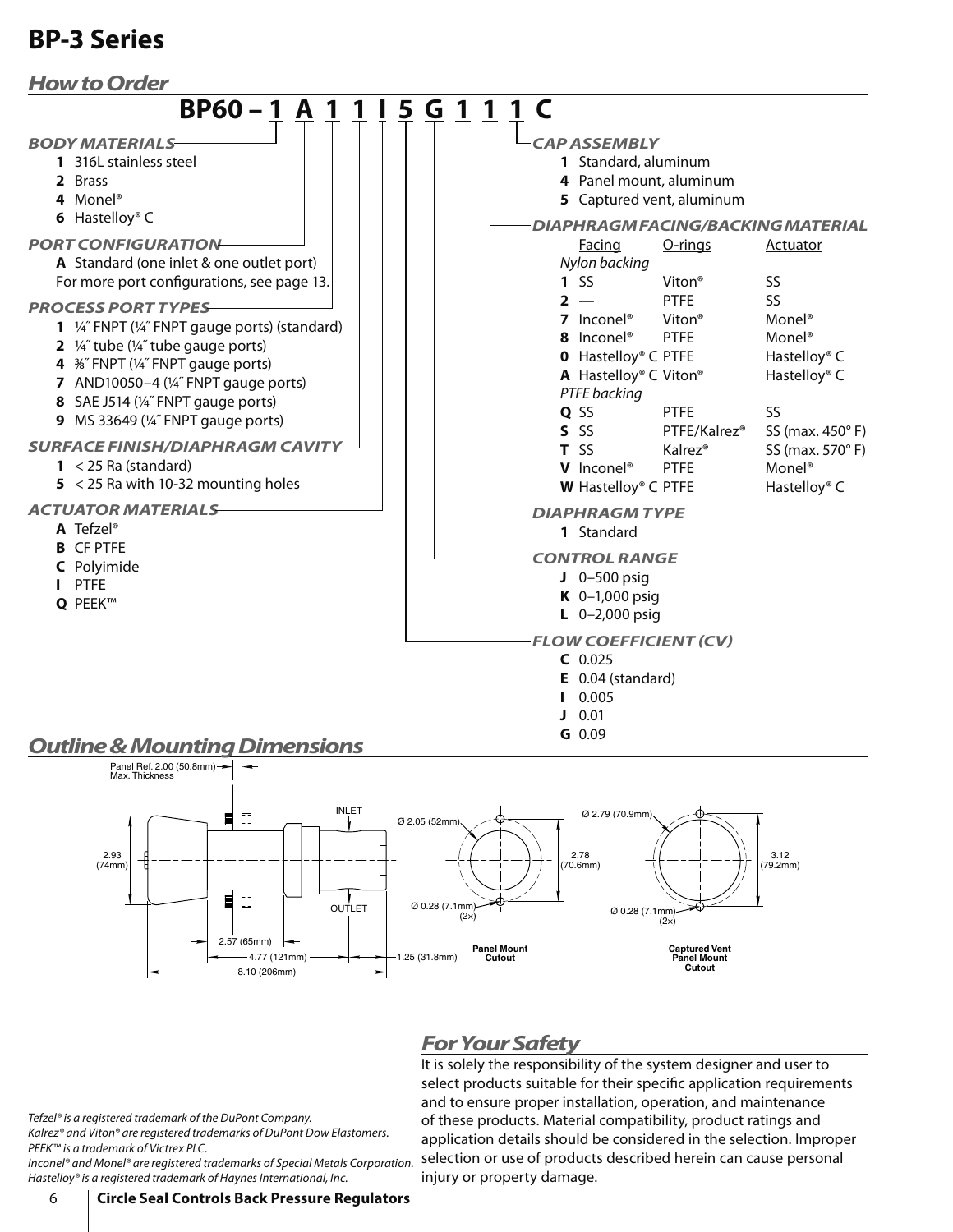

### **BPR30 Series**

*Corrosion Resistant Back Pressure Regulator 160 to 2,500 psig*



### **Features**

- Positive shutoff at zero flow
- Compatible with corrosive or non-corrosive media
- Full range capability
- Unique design prevents clogging
- Tee handle for fast & precise control

### **Applications**

- **Compressors**
- Pump bypass
- Hydrostatic testing
- Water descaling systems
- Pressure vessel protection
- Reverse osmosis systems

### **Technical Data**

| <b>Body Construction Materials</b> | Brass or 316 stainless steel                   |
|------------------------------------|------------------------------------------------|
| <b>Seal Materials</b>              | Ethylene propylene, Neoprene, PTFE or          |
|                                    | Viton <sup>®</sup>                             |
| <b>Seat Material</b>               | Kel-F <sup>®</sup>                             |
| <b>Trim Material</b>               | Stainless steel exposed to line fluids         |
| <b>Port Sizes</b>                  | 1/4" or 1/2" NPT female                        |
| Weight                             | $2.75$ lbs                                     |
| <b>Pressure Ratings</b>            | 160 to 2,500 psig (11 to 172 BAR)              |
| <b>Temperature Range</b>           | $-65^{\circ}$ F to +250° F (-54° C to +121° C) |
| <b>Flow Capacity</b>               | $Cv = 0.25$                                    |

### **How it Works**



### **Closed**

With the unit spring load adjusted to the desired regulated "set" pressure, a deadtight seal if effected against the applied upstream pressure by the small seating spring contained within the poppet and spring retainer.

**Regulating** When the upstream process pressure (acting on the regulating piston) increases, an opposing force is generated which, through the regulating piston, acts against the "set" spring load.

As the increasing upstream pressure level reaches the "set" pressure, the poppet is gradually lifted off its seat. A consequent decrease in upstream pressure is experienced when the flowing fluid is relieved to the downstream side of the poppet at a faster rate than the upstream pressure can supply.

With decreasing upstream pressure, the spring force starts the poppet moving toward its closed position, thus maintaining the desired "set" pressure level within a narrow band.

When the upstream pressure has decreased to a level just below "crack", the springloaded poppet again creates a tight seal against the sharp edge of the valve seat.

*back pressure regulators* **OTO** 

### **Circle Seal Controls**

2301 Wardlow Circle • Corona, CA 92880 Phone (951) 270-6200 • Fax (951) 270-6201 www.circlesealcontrols.com

Note: Proper filtration is recommended to prevent damage to sealing surfaces.

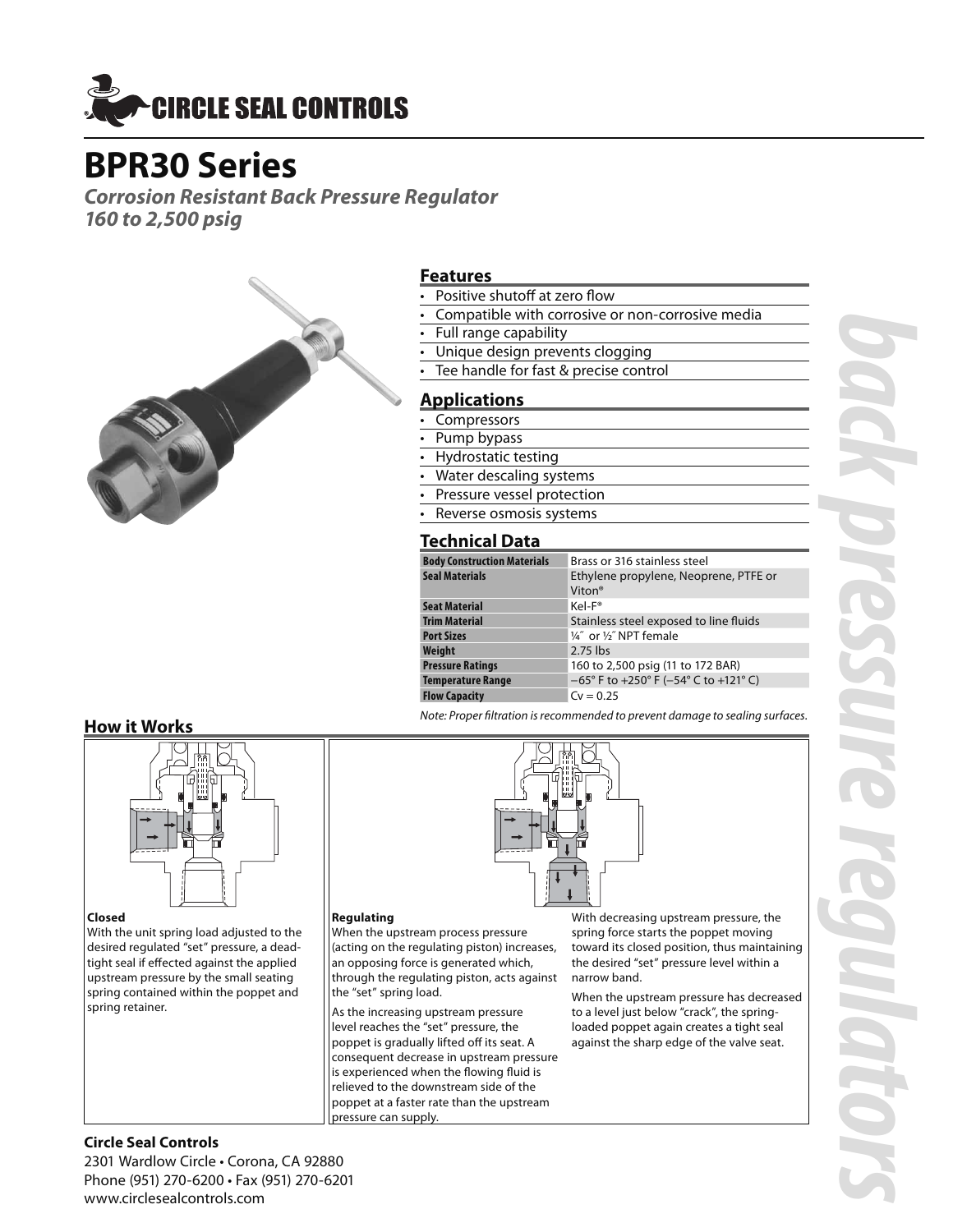### *Dimensions & Flow Curves*



2.00 Dia. Bolt Circle



### *How to Order* **K/ BPR32 B 2 1 2** *REPAIR KIT BASIC MODEL NUMBER* **BPR32** 160 to 1,000 psig (11 to 69 BAR) **BPR31** 200 to 2,500 psig (14 to 172 BAR) *BODY MATERIALS* **B** Brass **U** 316 stainless steel *INLET & OUTLET PORTS* **1** ¼˝ NPT female **2** ½˝ NPT female *CLEANING LEVELS\** **1** General oxygen service **2** General pneumatic service **3** Specify (define on sales order) *SEAL MATERIAL* **1** Neoprene **3** Viton® **4** Ethylene propylene **5** PTFE (Viton® static seal is used under the seat with PTFE piston seals)

These units are not intended for applications where the exhaust connection will see buildup of downstream pressure. If this regulator is to be used in oxygen service, Vespel® SP-21 seat and Viton® seal are used and specify "General Oxygen Service" when ordering. Temperature range: −20° F to +250° F.

Viton® static seal is used under the seat with PTFE piston seals.

Please consult your Circle Seal Controls distributor, representative, or the factory for information on special connections, operating pressures and temperature ranges.

### *For Your Safety*

It is solely the responsibility of the system designer and user to select products suitable for their specific application requirements and to ensure proper installation, operation, and maintenance of these products. Material compatibility, product ratings and application details should be considered in the selection. Improper selection or use of products described herein can cause personal injury or property damage.

Viton® is a registered trademark of DuPont Dow Elastomers. Kel-F® is a registered trademark of 3M Company.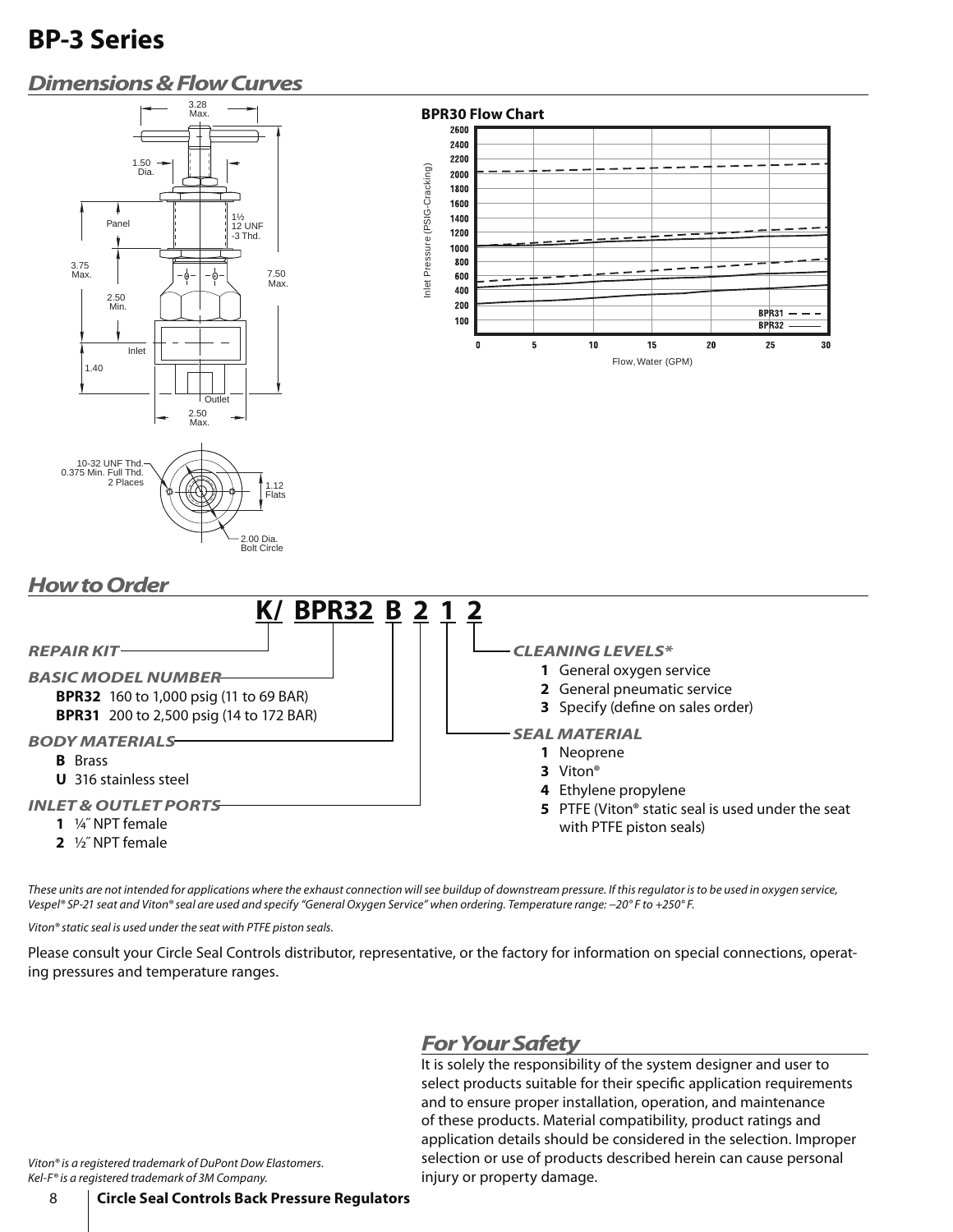

### **BP-66 Series\***

*High Pressure Back Pressure Regulator (10,000 psig)*



The BP-66 Series is the counterpart of the PR-57 pressure reducing series for systems that are higher in pressure and low to moderate flows. This regulator has piston sensing to provide relief at high pressures. The Polyimide/stainless steel assembly provides good shutoff in most applications. For economy purposes, the cap assembly and knob are of aluminum construction as in the PR-57 companion unit. Good sensitivity and a selection of control ranges make this regulator an excellent selection in many research and pilot plant facilities.

\* Replaces the BPR1xA Series.

### **Features & Specifications**

- 316L stainless steel construction
- Adjustable pressure control ranges of 0–2,000 psig, 0–4,000 psig, 0–6,000 psig, 0–7,500 psig, and
- 0–10,000 psig
- Spring-loaded piston sensor
- Gas and liquid service
- Cv flow coefficient: 0.04
- Operating temperature of −40° F to +350° F (−40° C to +176° C)
- 1/4" FNPT connections standard

### **Applications**

- Pilot plants
- Analytical instrumentation
- **Compressors**
- Pump bypass
- Pressure vessel protection
- Hydrostatic testing

### **Options**

• Monel® and titanium body construction

- Optional Cv's: 0.01 and 0.12
- Panel mounting
- AND10050–4, SAE J514, MS 33649, or 3⁄8˝ FNPT connections

### **Maximum Temperature & Control Pressures**

|                      | <b>Maximum</b>     |          |                              |
|----------------------|--------------------|----------|------------------------------|
| <b>Seat Material</b> | <b>Temperature</b> | $\omega$ | <b>Maximum Control Range</b> |
| Polyimide            | 350° F (176° C)    | $\omega$ | 10,000 psig (68.9 MPa)       |
| <b>PEEK™</b>         | 350° F (176° C)    | $\omega$ | 10,000 psig (68.9 MPa)       |

**Circle Seal Controls** 2301 Wardlow Circle • Corona, CA 92880 Phone (951) 270-6200 • Fax (951) 270-6201

www.circlesealcontrols.com

### *back pressure regulators* E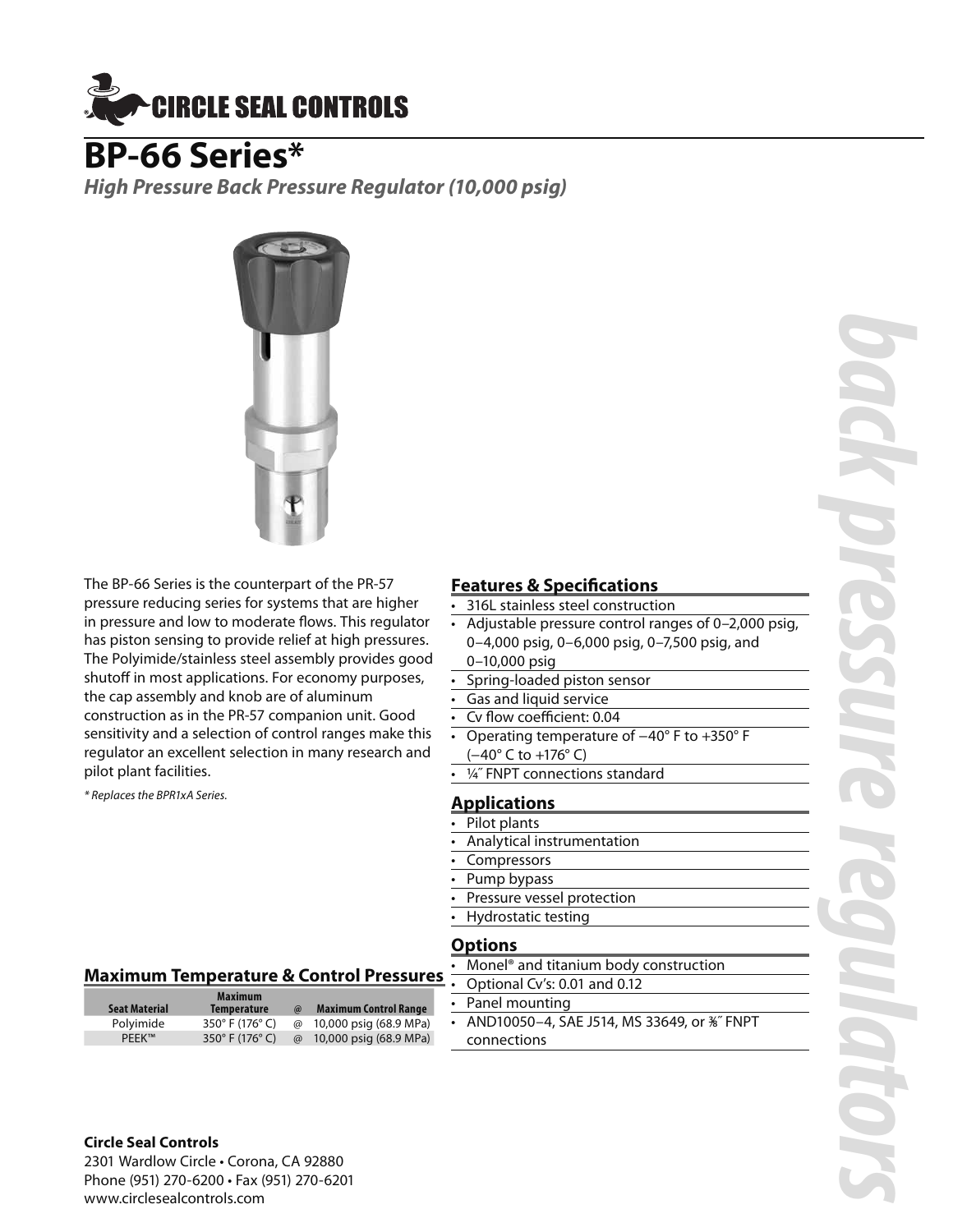

### *Outline & Mounting Dimensions*



### *For Your Safety*

It is solely the responsibility of the system designer and user to select products suitable for their specific application requirements and to ensure proper installation, operation, and maintenance of these products. Material compatibility, product ratings and application details should be considered in the selection. Improper selection or use of products described herein can cause personal injury or property damage.

PEEK™ is a trademark of Victrex PLC. Monel® is a registered trademark of Special Metals Corporation.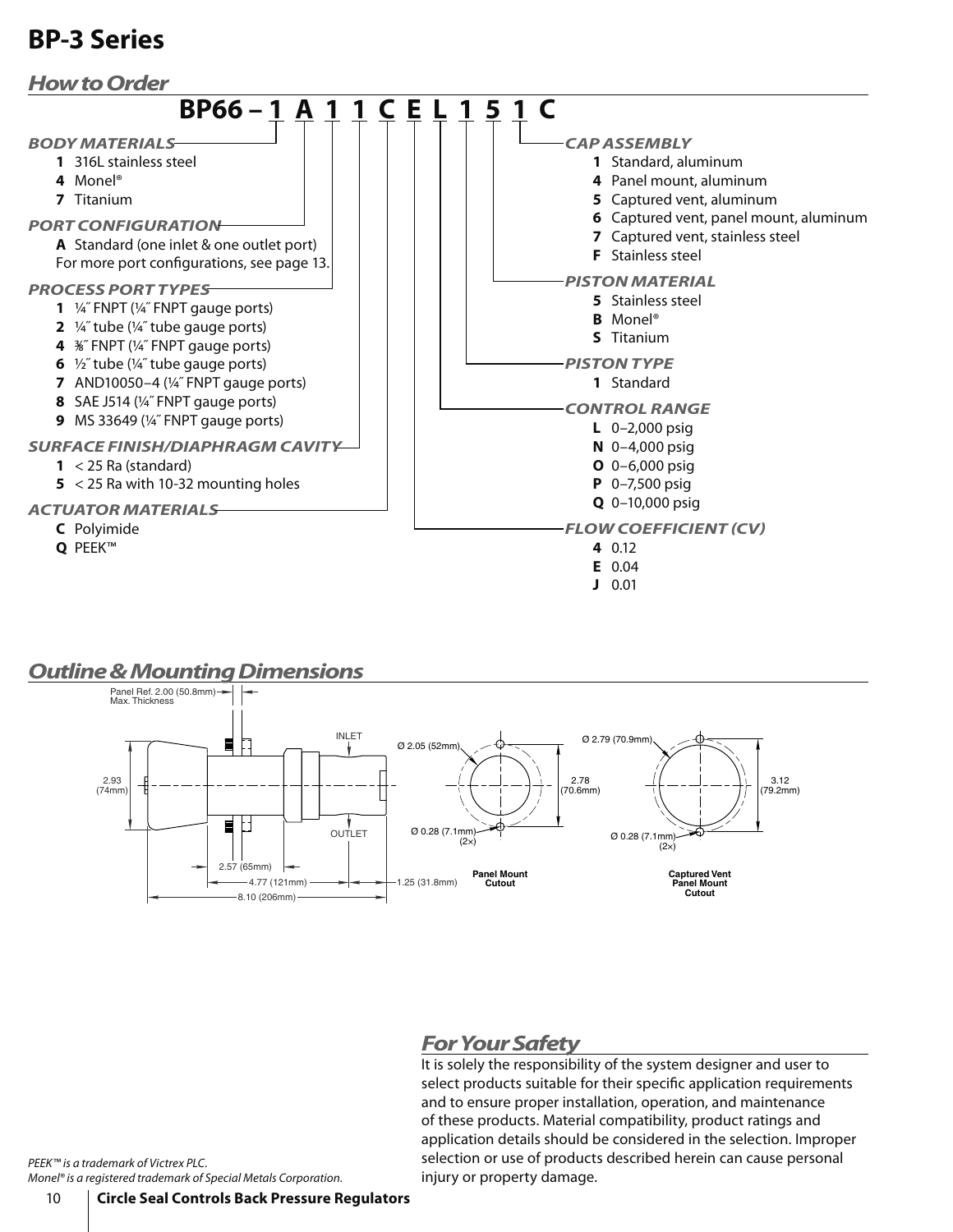

### **BPR21 Series**

*High Flow Dome-loaded Back Pressure Regulator 25–6,000 psig*



### **Features**

- **Extremely reliable**
- High flow capacity
- Remote control capability
- Large diaphragm provides accuracy & sensitivity
- Compatible with most liquids & gases

### **Applications**

- System bypass valve
- Pressure vessel protection
- Chemical/petroleum plants
- Industrial controls
- Pumps or compressors
- Heat exchangers

### **Technical Data**

| Brass or 316 stainless steel                                               |
|----------------------------------------------------------------------------|
| Hastelloy® C, Kel-F®, KYNAR®, Nylatron®,                                   |
| Polyimide, stainless steel, or Vespel® SP-21                               |
| 1/4" NPT female, 36" NPT female,                                           |
| AND10050-4 or AND10050-6                                                   |
| Brass: 25 to 3,500 psig (1.7 to 241 BAR)                                   |
| Stainless steel: 25 to 6,000 psig (1.7 to 414 BAR)                         |
| $-65^{\circ}$ F to $+400^{\circ}$ F ( $-54^{\circ}$ C to $+204^{\circ}$ C) |
| $Cv = 0.90$                                                                |
| Orifice diameter = $0.23$ "                                                |
|                                                                            |

Note: Proper filtration is recommended to prevent damage to sealing surfaces.

### **How it Works**



### **Closed**

With a pressure regulator connected to the dome port and the dome pressure adjusted slightly above the desired regulated "set" pressure, a bubble-tight seal is effected against the applied upstream pressure.

### **Regulating**

When the upstream process pressure (applied to the inlet side of the diaphragm) increases, an opposing force is generated which acts on the diaphragm and attached poppet against the "set" pressure load in the dome.

As the increasing upstream pressure level reaches the "set" pressure, the poppet is gradually lifted off its seat. A consequent decrease in upstream pressure is experienced when the flowing fluid is relieved to the downstream side of the poppet at a faster rate than the upstream pressure can supply.

With decreasing upstream pressure, the pressure-loaded dome starts moving the poppet toward its closed position, thus maintaining the desired "set" pressure level within a narrow band.

When the upstream pressure has decreased to a level just below "crack" the generated forces from the pressure-loaded dome again create a tight seal between the poppet and the sharp edge of the valve seat.

### **Circle Seal Controls**

2301 Wardlow Circle • Corona, CA 92880 Phone (951) 270-6200 • Fax (951) 270-6201 www.circle-seal.com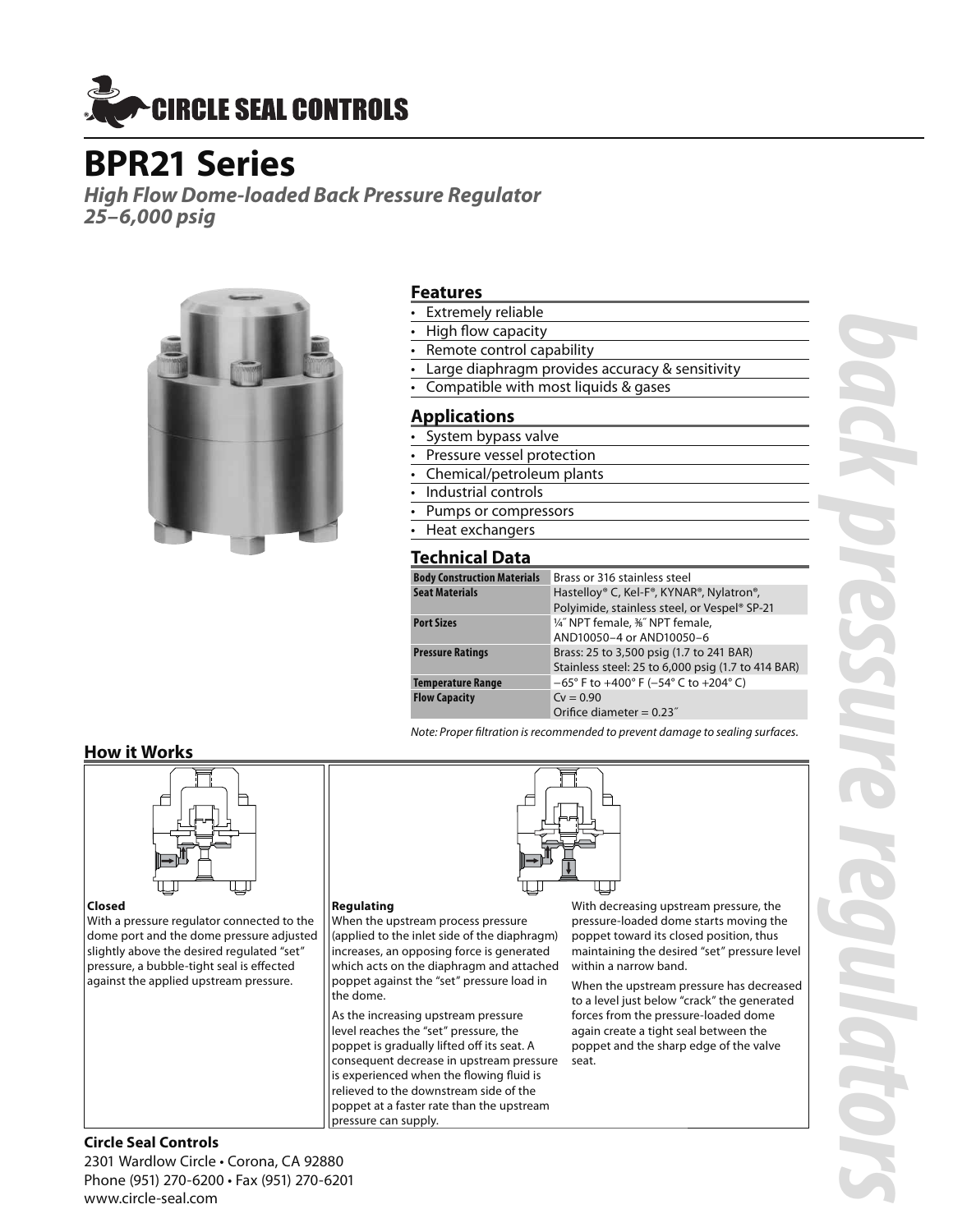### **BPR 21 Series**

### *Dimensions*



Reseat pressure: within 2% of set pressure above 400 psig.

CAUTION: These units are not intended for applications where the exhaust connection will see a buildup of downstream pressure.

Please consult your Circle Seal Controls distributor, representative, or the factory for information on special connections, operating pressures and temperature ranges.

### *For Your Safety*

Hastelloy® is a registered trademark of Haynes International, Inc. Kel-F® is a registered trademark of 3M Company. KYNAR® is a registered trademark of ATOFINA Chemicals, Inc. Nylatron® is a registered trademark of DSM Engineering Plastic Products. Vespel® is a registered trademark of E.I. du Pont de Nemours and Company. Viton® is a registered trademark of DuPont Dow Elastomers.

It is solely the responsibility of the system designer and user to select products suitable for their specific application requirements and to ensure proper installation, operation, and maintenance of these products. Material compatibility, product ratings and application details should be considered in the selection. Improper selection or use of products described herein can cause personal injury or property damage.